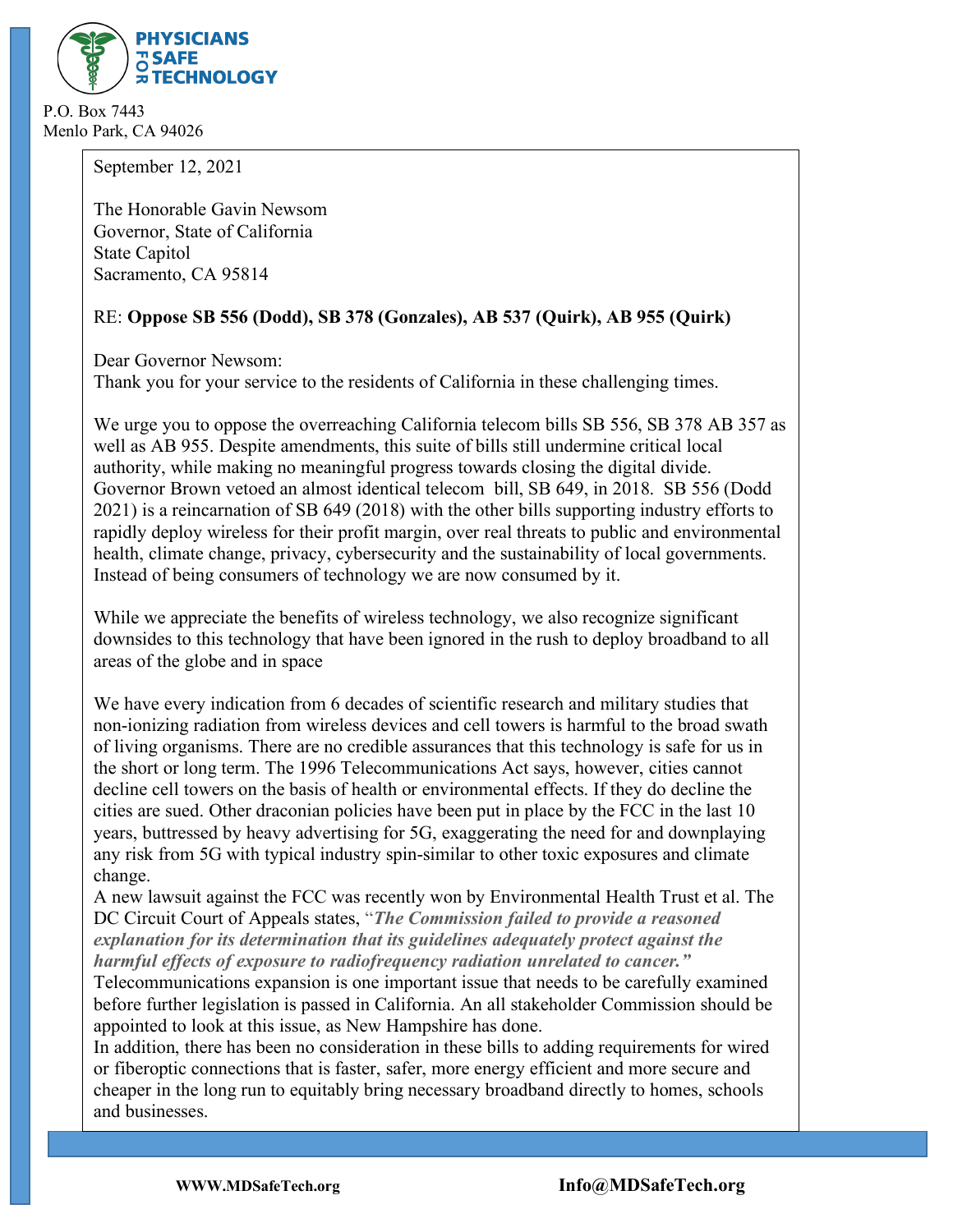

**SB-556 (Dodd)** will effectively put a cell tower on every utility pole undermining local authority for placement and fees, does NOT require the wireless industry to expand broadband facilities or bridge the digital divide, is a takeover of the public right of way, it conflicts with FCC regulation and increases fire risk.

**SB-378 (Gonzalez)** This bill would remove local control over the placement of microtrenching for fiberoptic cable in cities, Micro-trenching disturbs the structural matrix of roads that have been aged over decades and is likely to cause problems in the long run unless the city determines the placement of Fiberoptic.

**AB-537 (Quirk and Crown Castle) Deemed Approved- collocation of cell antenna "eligible facilities**" , is an overreach of authority to remove the exemption for the safe

**AB-955 (Quirk) Deemed Approved** – will remove local authority for permits for cell towers on highways, is an overreach of authority of the department of transportation and removes CEQA (environmental impact) reviews from the hands of local governments.

### **Why Wired Networks are Better**

Networks that dedicate capacity to each customer, as most landline copper and fiber technologies do, have better quality and reliability than wireless networks that share capacity among many users. Wired networks are not affected by weather and are much less vulnerable to fire. 5G will not work for rural broadband. 4G communications that span long distances will still be needed. Wired networks simply work better in rural areas. A wired/cabled approach is more equitable and improves broadband for all sectors of society. A wired cable is hidden and does not mar the beautiful rural California landscape. We already have abundant fiberoptic up and down the state already placed. As Timothy Schoechle, PhD,, stated in his excellent summary Reinventing Wires, "*the public needs publicly-owned and controlled wired infrastructure that is inherently more futureproof, more reliable, more sustainable, more energy efficient, safer, and more essential to many other services. Wireless networks and services, compared to wired access, are inherently more complex, more costly, more unstable (subject to frequent revision and "upgrades"), and more constrained in what they can deliver."*

#### **Fire Risk**

Electrical equipment and batteries are known to be a fire risk. The more cell towers the more accessory electrical and battery equipment and the higher the risk. The more small cells installed, the more macro towers needed, and the higher the fire risk. **In electrical fires you have to turn the power off first before applying water to prevent electrocution**. Firefighters have to wait. The Malibu Canyon fire in 2007 was due to 3 poles overloaded with telecom equipment. Susan Foster, a utility and fire safety consultant, notes in her letter to Assemblyman Santiago that she has worked on policy to prevent placement of cell towers in the most fire prone areas of Encinitas.. Susan Foster Letter AB 537 Cell Tower Fire Risks 4-26-21. California is drought prone and fire prone. Cell towers cause increased risk for fire.

### **Cybersecurity and 5G**

The 2021 California Telecom bills confirm you are investing in 5G technology, massive deployment of 5G cell towers and the internet of things, with promises of limitless interconnectivity. 5G however is not as efficient, reliable, cheap or fast as industry claims it to be. Landlines, cable and fiberoptic networks are far superior and have the added advantage of cybersecurity. That is why most health systems wire protected patient information.

**Experts at Brookings (2019) have noted the increased vulnerabilities of 5G to cyberattacks**. There are 5 ways 5G networks are more vulnerable.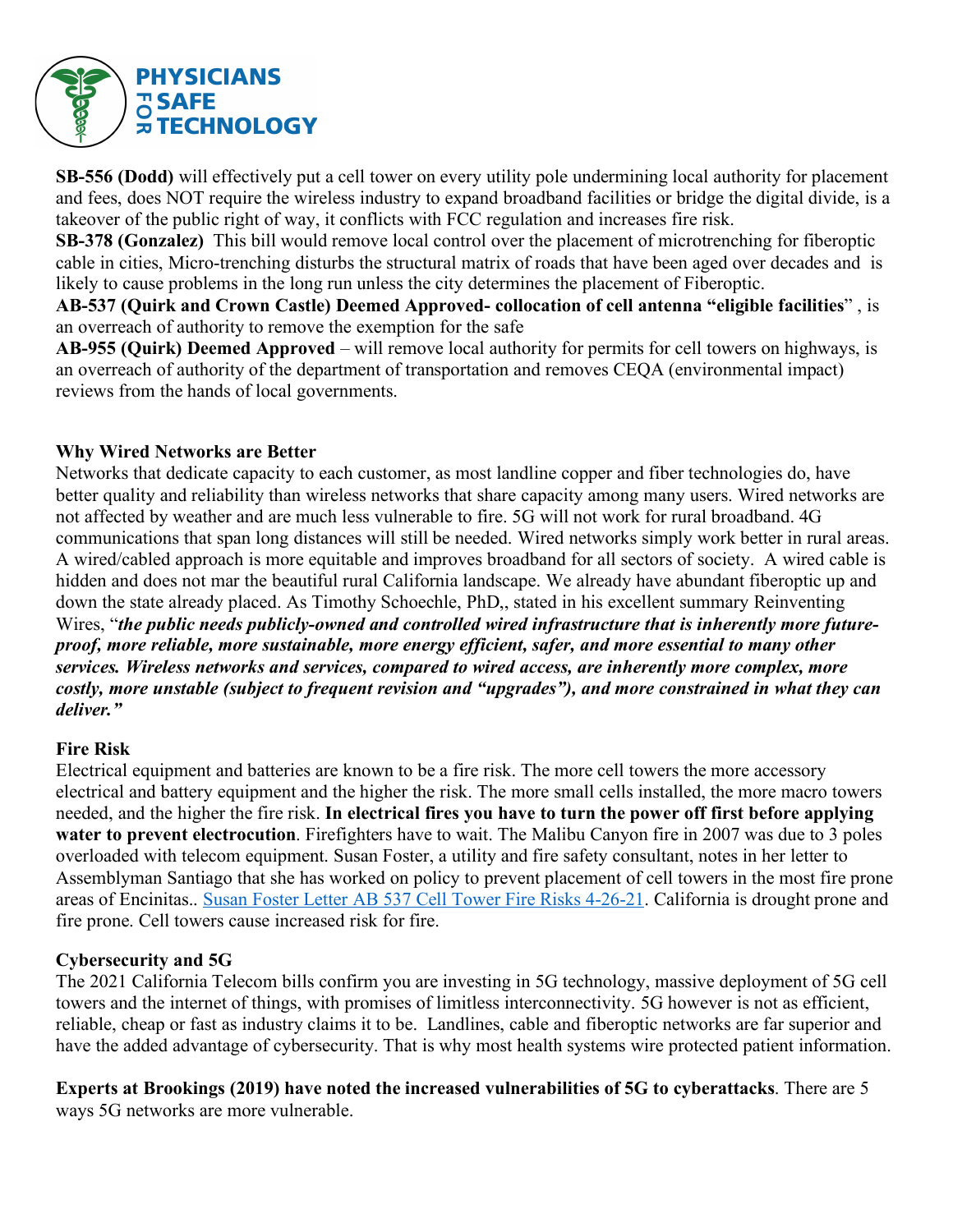

- 1) The network has moved away from centralized hardware-based systems with hardware choke points where cyber hygiene can be practiced.
- 2) 5G uses primarily software functions i.e. standardized Internet Protocol, which are more vulnerable
- 3) The network is managed by software which again is more vulnerable
- 4) The expansion of bandwidth and multiple small cells which wirelessly transmit makes 5G more vulnerable
- 5) Multiple small IoT devices (mini computers) are each uniquely vulnerable

# **Health Issues**

Wireless technology for broadband uses electromagnetic radiation to transmit data through the air that we cannot see feel or hear, unless we develop electromagnetic injury. Pulsed radiofrequency radiation emitted continuously from cell towers, Wi Fi routers, cell phones or any other wireless device is biologically active, and can have adverse effects on all living organisms, depending on distance, time, peak pulsation, wavelength, frequency, and health of the organism. The mechanism is similar to other toxic exposures – oxidation of fragile cellular structures including DNA, lipids and proteins. Peer reviewed scientific studies link cell phone and Wi Fi radiation to sperm damage, ovarian damage, embryo damage, neurotoxicity, opening of the blood brain barrier, clumping of red blood cells in the bloodstream, cardiac effects and immune system effects. There are no studies showing 5G is safe for humans or the environment.

**Insurance companies** typically exclude coverage for long term illness from long term exposure to EMR. They cite wireless electromagnetic radiation as similar to asbestos in risk and cost. An article in Business Insurance stated, *"insurers are treating the risk [of electromagnetic radiation] as cautiously as a downed power line after a storm."*

**Firefighters developed neurologic effects (headaches, fatigue, memory impairment, insomnia)** when cell towers were placed on their fire stations thus exemptions in California bills on cell towers. After passing a 2004 IAFF Resolution, firefighters lobbied California legislators and **received health exemptions to prevent cell towers on fire stations in AB 57 (Quirk 2015 which passed). AB 537 (Quirk 2021) also gives a similar exemption for firefighters,** in order to prevent cell towers on their fire stations for health reasons. Quirk's new bill, **AB 537 (Quirk 2021)** reads, **"***Due to the unique duties and infrastructure requirements for the swift and effective deployment of firefighters, this section does not apply to a collocation or siting application for a wireless telecommunications facility where the project is proposed for placement on fire department facilities*." **Please Oppose AB 537 (Quirk)**

**What makes firefighters different than schoolchildren or pregnant women or the elderly or those with a medical condition, let alone any other individual as healthy and strong as a firefighter? Should they not all get equal protection from harm from cell towers adjacent their homes?** 

# **Too much Technology Harms Children**

Adults and Children have become so psychologically and socially dependent on cell phones and other wireless devices, that it is harming their health and well-being. Too much technology is also having a negative impact on our society, culture and education. Electronic addiction shrinks children's grey matter. The science is clear. The advantages of our youth streaming videos anytime with constant electronic connection are now being academically challenged. Problems identified are language delay, depression, eye damage, obesity, impacts on learning and reduction in social interactions. COVID has underscored these effects that are obvious to teachers and parents